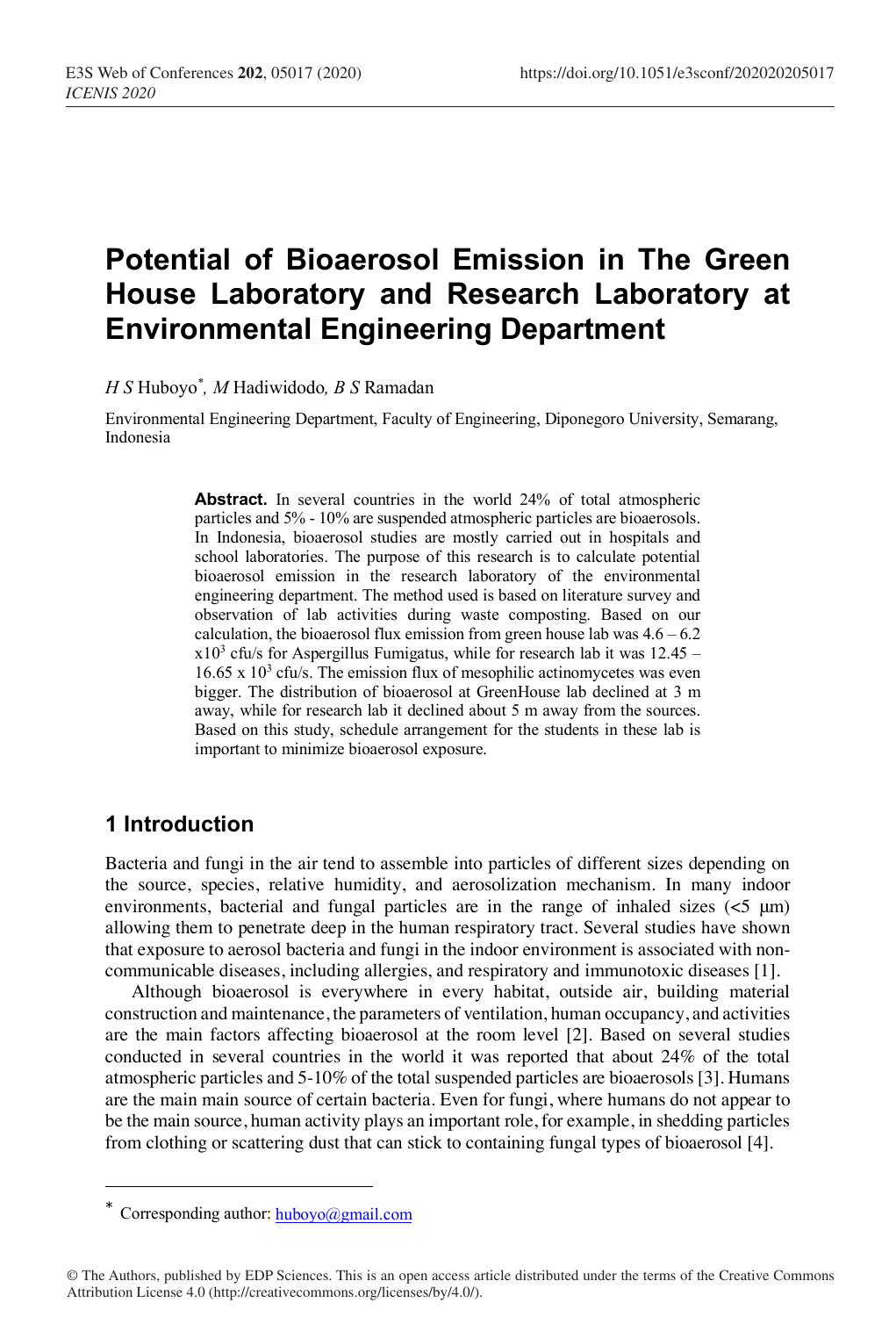In Indonesia, bioaerosol studies are mostly carried out in hospitals where there is a lot of potential microbial scattering in the air both in the treatment room, in the food preparation room, in the operating room, in the toilet and in the laundry room. In the educational environment, an area in a laboratory where many studies related to biological processes have the potential to produce bioaerosol continuously in the room. This research is intended to quantify the amount of bioaerosol and analyze the risk of bioaerosol exposure in a laboratory environment in the Department of Environmental Engineering. It is hoped that by knowing this bioaerosol can be mitigated from exposure to bioaerosol for researchers / students in the laboratory of the Department of Environmental Engineering

#### **2 Methodology**

This study was carried out in Enviromental Engineering Laboratorium, Diponegoro University, Indonesia. Two labs namely GreenHouse Lab and Research Lab were chosen for this research due to a lot of composting research in these labs. In the green house lab, there are 2 buckets for composting in the Green House. The diameter of the bucket is 60 cm and height 20 cm. Those bucket is in identical size. Then, the volume of the green house lab is (length x width x height) =  $4 \times 4 \times 3 = 48$  m<sup>3</sup>. In the research laboratory, there are 1 box consist of 16 containers, each container has a length of 30 cm, width of 30 cm and height of 40 cm, then the volume of the box which is  $16 \times 25 \times 37.5 \times 40 = 600.000$  cm<sup>3</sup>, so the volume of the box is 600 liter (See Fig.1). The volume of the research laboratory is (length x width x height) =  $4 \times 4 \times 3 = 48$  m. In this lab, composting is the main activities thus we assume from this process the bioaerosol will be released. We used specific bioaerosol emission rate (SBER) adopted from [5] for bioaerosol emission factor for composting.



**Fig. 1.** Size of green house, research laboratory, and bioaerosol container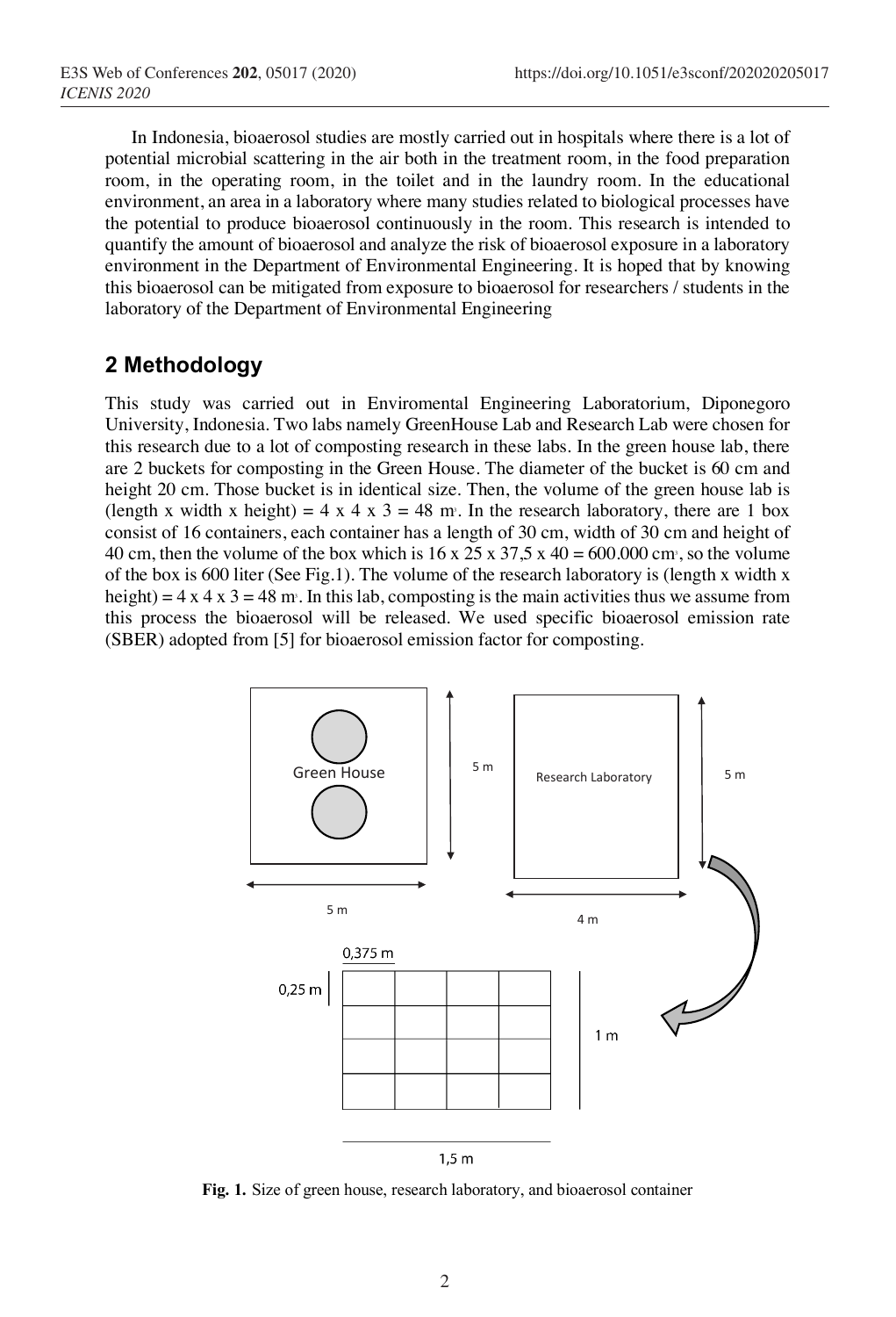## **3 Results and Discussion**

The bioaerosol of interest based on literature study are aspergillus fumigatus (AF) and mesophilic actinomycetes (MA). Based on the calculation results with the theoretical value of SBER the following bioaerosol emission potentials are obtained.

| Location     | Unit | Area<br>$\rm (m^{\scriptscriptstyle 2})$ | Unit per area<br>$(x10 \text{ c} \text{f}u/s)$ |                               | Total emission<br>$(x10 \text{ s} \text{ cftu/s})$ |                                                                   |
|--------------|------|------------------------------------------|------------------------------------------------|-------------------------------|----------------------------------------------------|-------------------------------------------------------------------|
|              |      |                                          | AF                                             | МA                            | ΑF                                                 | МA                                                                |
| Green house  |      | 0.286                                    |                                                | $2.34 - 3.13$   $3.7 - 6.132$ | $4.69 - 6.27$                                      | $7.40 - 12.27$                                                    |
| Research Lab | 16   | 0.0938                                   |                                                |                               |                                                    | $0.78 - 1.04$   $1.23 - 2.03$   $12.45 - 16.65$   $19.65 - 32.55$ |

Using SBER : AF :  $8.3 - 11.1$  (x10 $\text{ }$  cfu/s), MA :  $13.1 - 21.7$  (x10 $\text{ }$  cfu/s)

Bioaerosol emissions in the research lab are higher because in this lab, many chambers are used for composting.

The large number of student activities that enter and exit the lab will lead to potential exposure to bioaerosol. Moreover, students are not equipped with PPE to protect their breathing. If we inspect from the aerosol distribution using ScreenView software, we obtain the range of bioaerosol from the composting source as shown in the following figure:



**Fig. 2.** Distribution of AF at Green House Lab (A) and Research Lab (B)